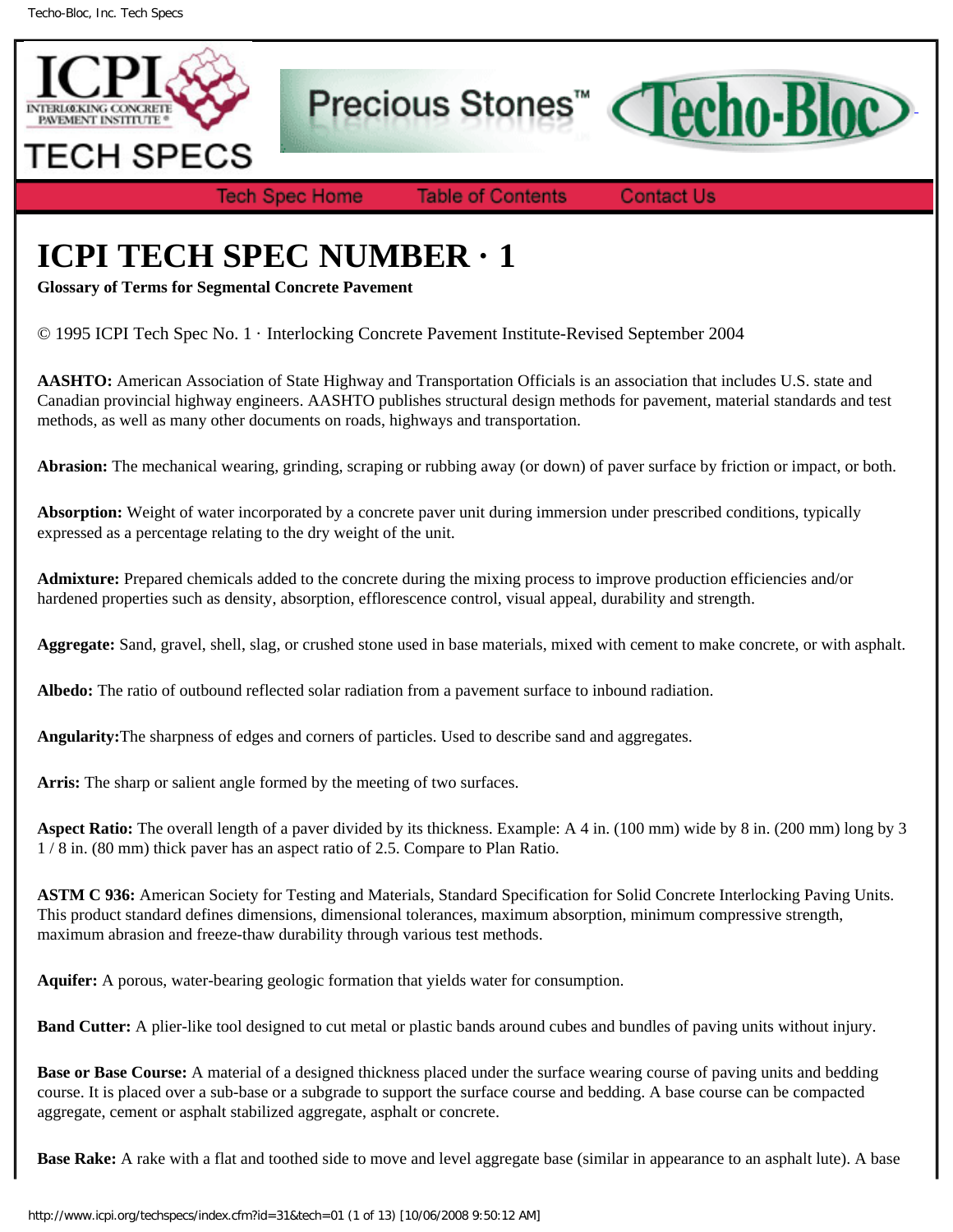rake can be used to evenly spread joint sand on the surface of paving units for faster drying.

**Bedding Sand Degradation Tests:** Evaluation of the degree of attrition of sand. Tests are conducted with steel balls or other abrading devices agitated with a sand sample in a container. Pre and post-testing sieve analyses are conducted to determine the increase in fines. The tests are used to evaluate the durability of bedding sand under heavy loads or channelized traffic. Tests are often called Micro-Deval tests.

**Bedding Sand or Bedding Course:** A layer of coarse, washed sand screeded smooth for bedding the pavers. The sand can be natural or manufactured (crushed from larger rocks) and should conform to the grading requirements of ASTM C 33 or CSA A23.1 with limits on the percent passing the No. 200 (0.075 mm) sieve. A screeded sand layer is 1 to 1 1 / 2 in. (25 to 40 mm) thick.

**Bentonite Clay:** Clay with a high content of the mineral montmorillonite, usually characterized by high swelling on wetting that can be used to help seal paver joints.

**Best Management Practice (BMP):** A structural device or nonstructural program designed to reduce stormwater runoff and water pollution.

**Bishop's Hat:** A five-sided paver often used as an edge paver with a 45° herringbone pattern.

**Bitumen:** A class of asphalts combined with neoprene and used as an adhesive under unit paving.

**Bitumen Setting Bed:** A sand-asphalt mix used for a bedding layer typically less than 1 in. (25 mm) thick. Paving units are often adhered to the layer with a neoprene-asphalt adhesive.

**Blending Pavers:** Mixing colored concrete pavers from three or four cubes to insure an even color distribution.

**Bulge or Belly:** Convex sides of a concrete paver that are often due to excessive water in the concrete mix.

**Bundle:** Paver clusters stacked vertically, bound with plastic wrap and/or strapping, and tagged for shipment to and installation at the site. Bundles of pavers are also called cubes of pavers. Concrete paver bundles supplied without pallets are strapped together for shipment then delivered and transported around the site with clamps attached to various wheeled equipment. Bundles can also refer to a portion of paving units or band of pavers for transport around the site with wheeled equipment such as a bundle buggy.

**Bundle Buggy:** A wheeled device (with or without an engine) specifically designed to carry a band or portion of a cube of pavers around a job site.

**California Bearing Ratio (CBR):** A standardized soils test defined as the ratio of: (1) the force per unit area required to penetrate a soil mass with a 3 in. sq. (19 cm sq.) circular piston (approximately 2 in. (51 mm) diameter) at the rate of 0.05 in. (1.3 mm)/min, to (2) that required for corresponding penetration of a standard material. The ratio is usually determined at 0.1in. (2.5 mm) penetration, although other penetrations are sometimes used. See ASTM D 1883.

**Cation:** A positively charged atom or group of atoms in soil particles that, through exchange with ions of metals in stormwater runoff, enable those metals to attach themselves to soil particles.

**Cement-Aggregate Ratio:** The proportional weight of cement to fine and coarse aggregate in concrete. 2

**Cement, Portland:** Hydraulic cement produced by pulverizing clinker consisting essentially of hydraulic calcium silicates, and usually containing one or more forms of calcium sulfate.

**Chamfer:** A 45° beveled edge around the top of a paver unit usually 1 / 16 to 1 / 4 in. (2-6 mm) wide. It allows water to drain from the surface, facilitates snow removal, helps prevent edge chipping, and delineates the paving individual units.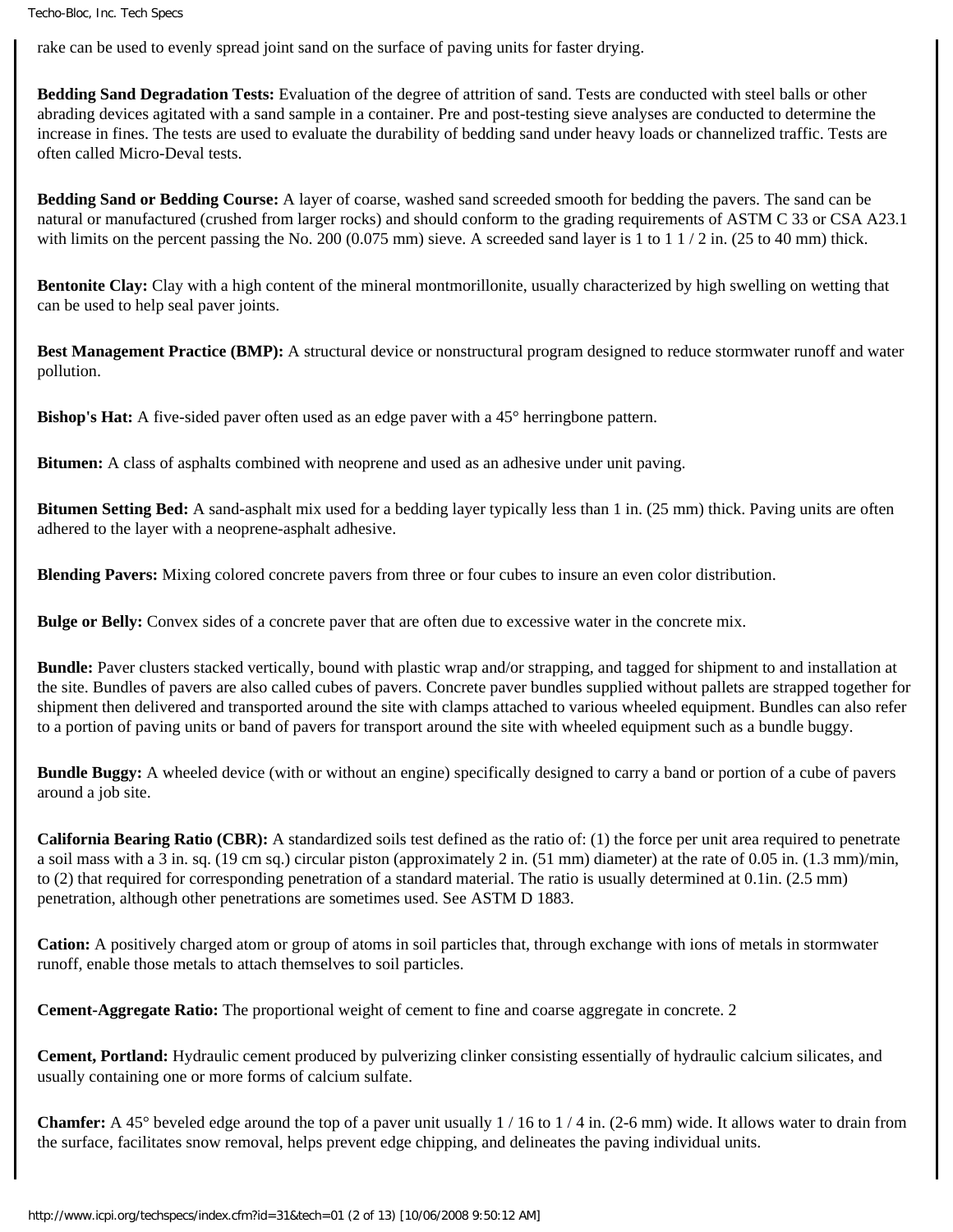**Choke Course:** A layer of aggregate placed or compacted into the surface of another layer to provide stability and a smoother surface. The particle sizes of the choke course are generally smaller than those of the surface into which it is being pressed.

**Clay:** Fine-grained soil or the fine-grained portion of soil that can be made to exhibit plasticity (putty-like properties) within a range of water contents, and that exhibits considerable strength when air-dry. The term can designate soil particles finer than 0.002 mm (0.005 mm in some cases).

**Cluster:** A group of pavers forming a single layer that is grabbed, held, and placed by a paver-laying machine typically on a sand bedding course.

**Coarse Aggregate:** Aggregate predominantly retained on the U.S. Standard No. 4 (4.75 mm) sieve; or that portion of an aggregate retained on the No. 4 (4.75 mm) sieve.

**Compaction:** The process of inducing close packing of solid particles such as soil, sand, or aggregate.

**Compressive Strength:** The measured maximum resistance of a concrete paver to loading expressed as force per unit crosssectional area such as pounds per square inch or newtons per square millimeter (megapascals).

**Concrete Block Pavement:** A system of paving consisting of discrete, hand-sized paving units of either rectangular or dentated shapes, manufactured from concrete. Either type of shape is placed in an interlocking pattern, compacted into coarse bedding sand, the joints filled with sand and compacted again to start interlock. The paving units and bedding sand are placed over an unbound or bound aggregate layer. Also called interlocking concrete pavement.

**Concrete Grid Pavers:** Concrete units (generally small slabs) that have up to 50 percent open area. The units are generally no larger than 16 in. (400 mm) by 24 in. (600 mm). Aggregate or grass can be placed in the openings to promote infiltration of stormwater. Grids are generally used for intermittent parking, access lanes, abating runoff and/or controlling erosion. See ASTM C 1319, Standard Specification for Concrete Grid Paving Units for product standards.

**Concrete Pavers:** Concrete paving units, rectangular, square or dentated, capable of being placed with one hand into a laying pattern. The surface area is typically 100 in. 2 (0.065 m 2 ) and the overall length to thickness is 4 or less. Compare to Paving Slab.

**Concrete Sand:** Washed sand used in the manufacture of ready-mix concrete which conforms to the grading requirements of ASTM C 33 or CSA A23.1. See Bedding Sand.

**Course:** A row of pavers.

**Creep:** Slow lateral movement of pavers from horizontal forces such as braking tires. The movement is usually imperceptible except to observations over a long duration.

**Crown:** The slightly convex shape of a road cross section. It is beneficial to surface drainage and interlock.

**Crushed Stone:** A product used for pavement bases made from mechanical crushing of rocks, boulders, or large cobblestones at a quarry. All faces of each aggregate have well-defined edges resulting from the crushing operation.

**Crusher Run:** The total unscreened product of a stone crusher.

**CSA-A231.2:** Canadian Standards Association product standard for Precast Concrete Pavers (interlocking units) that defines standards for dimensions, minimum compressive strength, and durability under freeze-thaw cycles with deicing salt through various test methods.

**Cube(s):** Pavers stacked at the factory, strapped or wrapped, with or without a wooden pallet, for shipping and for transfer around the site. The cube has several layers of pavers. The number of layers and pavers on a cube varies with their thickness and shape.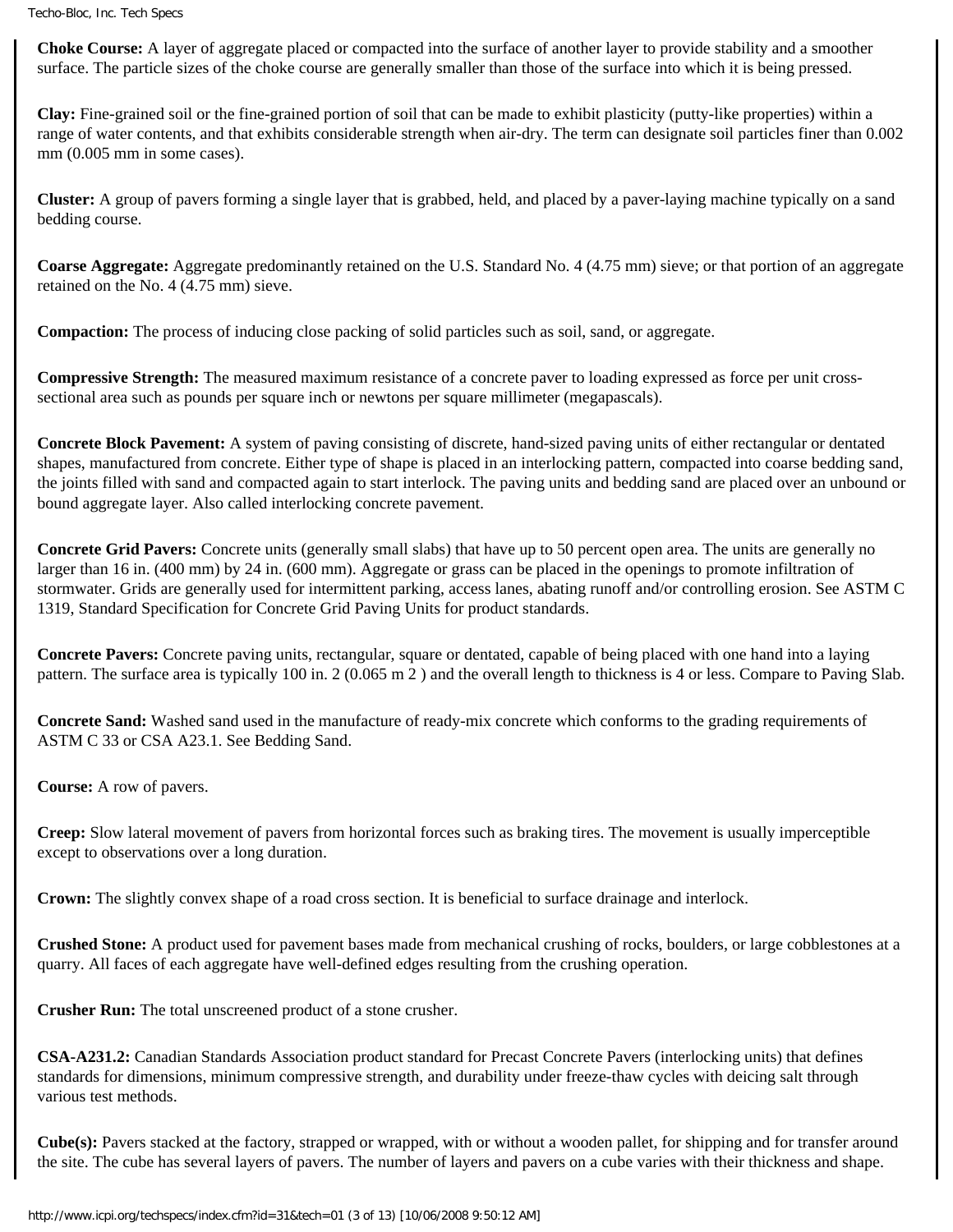See Bundle.

**Curve Number (CN):** A numerical representation of a given area's hydrological soil group, plant cover, impervious cover, interception, and surface storage. A curve number is used to convert rainfall depth into runoff volume.

**Deflection:** The temporary movement of a pavement structure due to traffic loads.

**Deformation:** A change in the shape of the pavement.

**Degradation Testing:** Testing of sands or aggregate to determine resistance to change in particle size or gradation under loading.

**Dense-Graded Aggregate Base:** A compacted crushed stone base whose gradation yields very small voids between the particles with no visible spaces between them. Most dense-graded bases have particles ranging in size from  $1/2$  in. (38 mm) or  $3/4$  in. (19 mm) down to fines passing the No. 200 (0.075 mm) sieve.

**Density:** The mass per unit volume.

**Dentated Paver:** A unit that is not rectangular or square in shape.

**Detention Pond or Structure:** The temporary storage of stormwater runoff in an area with the objective of decreasing peak discharge rates and providing a settling basis for pollutants.

**Drainage Coefficient:** Factor used to modify layer coefficient of pavements. It expresses how well the pavement structure can handle the adverse effect of water infiltration. See Layer Coefficient.

**Dry Mix Joint Sand Stabilizer:** Joint sand treated with chemicals that when placed in contact with water, activates them to bind together the sand particles. This stabilizes the joint sand, reduces its permeability, sand loss and helps prevent weeds.

**Edge Paver:** A paving unit made with a straight, flush side, or cut straight for placement against an edge restraint.

**Edge Restraint:** A curb, edging, building or other stationary object that contains the sand and pavers so they do not spread and lose interlock. It can be exposed or hidden from view.

**Efflorescence:** A white deposit of calcium carbonate on concrete surfaces. It results from the reaction of calcium hydroxide with carbon dioxide from the air. The calcium hydroxide is a byproduct when cement hydrates. It is slightly soluble in water and migrates to the surface through capillary action. The calcium hydroxide remains on the surface, reacts with carbon dioxide, which forms calcium carbonate and water. This conversion, depending on weather conditions, will dissipate over time. Calcium carbonate is the most common type of efflorescence. The presence of efflorescence does not compromise the structural integrity and is not indicative of a flawed product.

**Elastic Deformation:** A reaction from applied loads where pavement returns to its original position after the load is removed. Compare to permanent deformation under Rutting.

**Elephant's Foot:** A solid extension formed as part of the bottom of the paver typically the result of a rounding at the bottom of the mold due to excessive wear. Also known as legs.

**Embodied Energy:** The energy used through the life-cycle of a pavement material or product to extract, refine, process, fabricate, transport, install, commission, utilize, maintain, remove, and ultimately recycle or dispose of pavement materials.

**Engraved Pavers:** Pavers that have been engraved with letters or images by molding during or after manufacture, shot blasting, wet cutting or that have a cast metal plate set into the surface.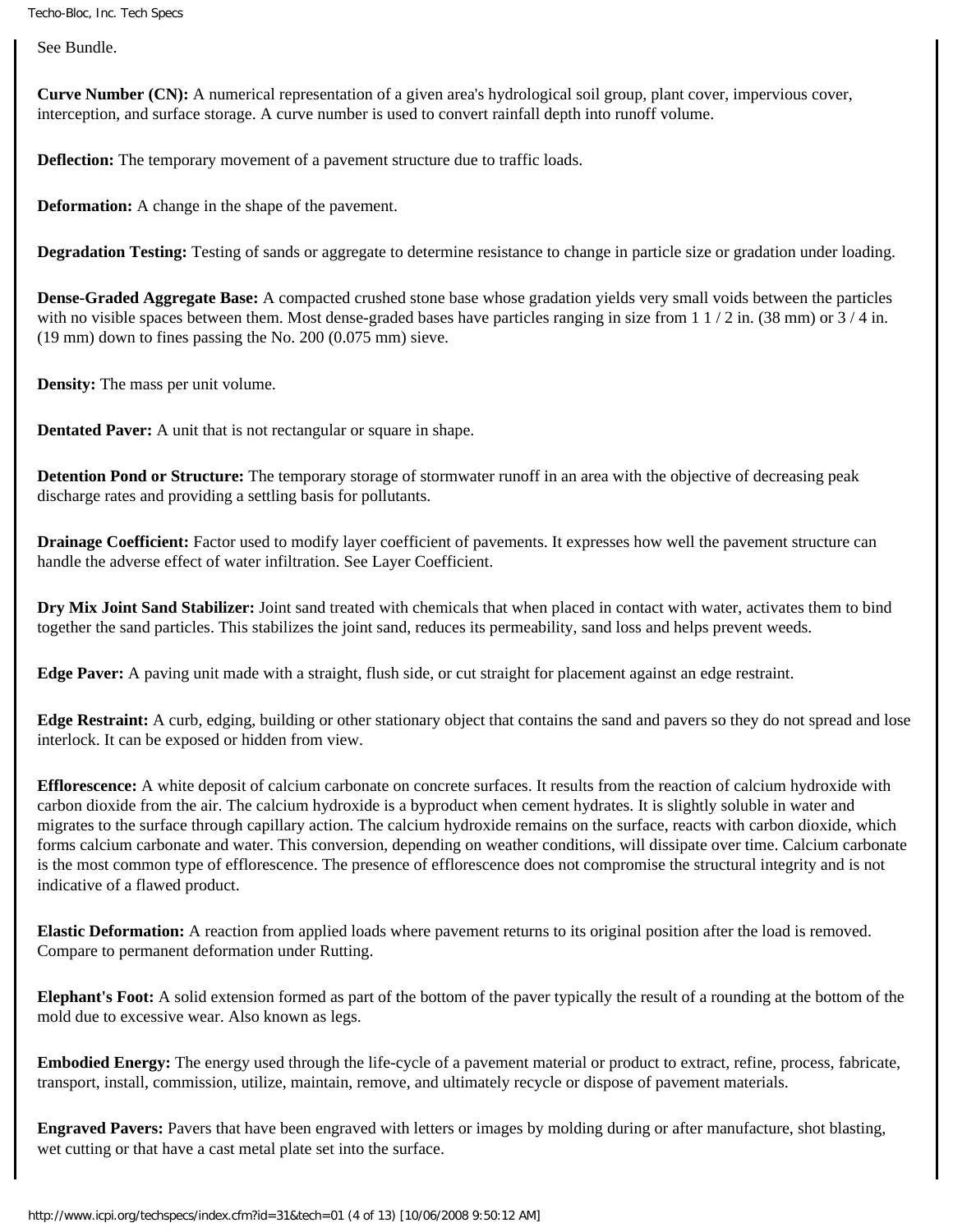**Equivalent Single Axle Loads (ESALs):** Summation of equivalent 18,000 pound-force (80 kN) single axle loads used to combine mixed traffic to a design traffic load for the design period; also expressed as Equivalent Axle Loads or EALs.

**Erosion:** The process of wearing away soil by water, wind, ice and gravity; also the detachment and movement of soil particles by the same forces.

**Exfiltration:** The downward movement of water through an open-graded, crushed stone base into the soil beneath.

**Face Mix or Hard Facing:** The application of a thin layer of fine aggregate and cement to the top surface of a concrete paver. The layer is often colored and is used to provide a more intense appearance, greater abrasion resistance, or provide a base for a textured finish.

**Failure:** The point at which a pavement does not adequately service its intended use. For flexible pavements, rut depth is often a criterion for failure.

**False Joints:** Grooves on the surface of concrete pavers that appear as full joints between pavers that contribute to the installed joint pattern. False joints can enhance the appearance of the pattern and speed installation compared to placing separate (sub) units. Sometimes called dummy grooves.

**Fines:** Silt and clay particles in a soil, generally those smaller than the No. 200 or 0.075 sieves.

**Fineness Modulus:** A factor obtained by adding the total percentages by weight of an aggregate sample retained on each of a specified series of sieves, and dividing the sum by 100; in the United States the standard sieve sizes are No. 100 (0.150 mm), No. 50 (0.300 mm), No. 30 (0.600 mm), No. 16 (1.18 mm), No. 8 (2.36 mm) and No. 4 (4.75mm), and 3 / 8 in. (9.5 mm), 1 1 / 2 in. (37.5 mm), 3 in. (75mm), and 6 in. (150 mm).

**Finished Grade:** The final elevation of a soil, base, or pavement surface which is often indicated on construction drawings. Also Finish Elevation.

**Flash:** A thin, brittle layer of cement around the bottom edges or at the top edges of a paver composed of cement, typically due to minor leakage of liquid cement between elements of the mold assembly. Also known as Flange.

**Flexible Pavement:** A pavement structure which maintains intimate contact with and distributes loads to the subgrade. The base course materials rely on aggregate interlock, particle friction, and cohesion for stability.

**Flexural Strength:** A property of a paver or slab that indicates its ability to resist failure in bending.

**Flowable Fill:** A low-strength concrete mix used to fill utility trenches and other excavated pavement openings; also known as unshrinkable fill or controlled low strength material (CLSM). See ASTM D 6103, D 6023, D 6024 and D 4832.

**Freeze-Thaw Durability Testing:** Tests in which pavers are exposed to cycles of freeze and thaw, partially or totally immersed in water, and with or without salt water.

**Frost Action:** Freezing and thawing of moisture in pavement materials and the resultant effects on them.

**Frost Heave:** The raising of a pavement surface due to the accumulation and expansion of ice in the underlying soil or rock.

**Geogrids:** Geogrids are two dimensional or three dimensional. The two dimensional type are flat and have small, "TV screen" shaped openings. The material is generally placed between the soil and the base to reduce rutting. Three dimensional geogrids are 4 to 8 in. (100 to 200 mm) high and provide stability under loads for cohesionless soils.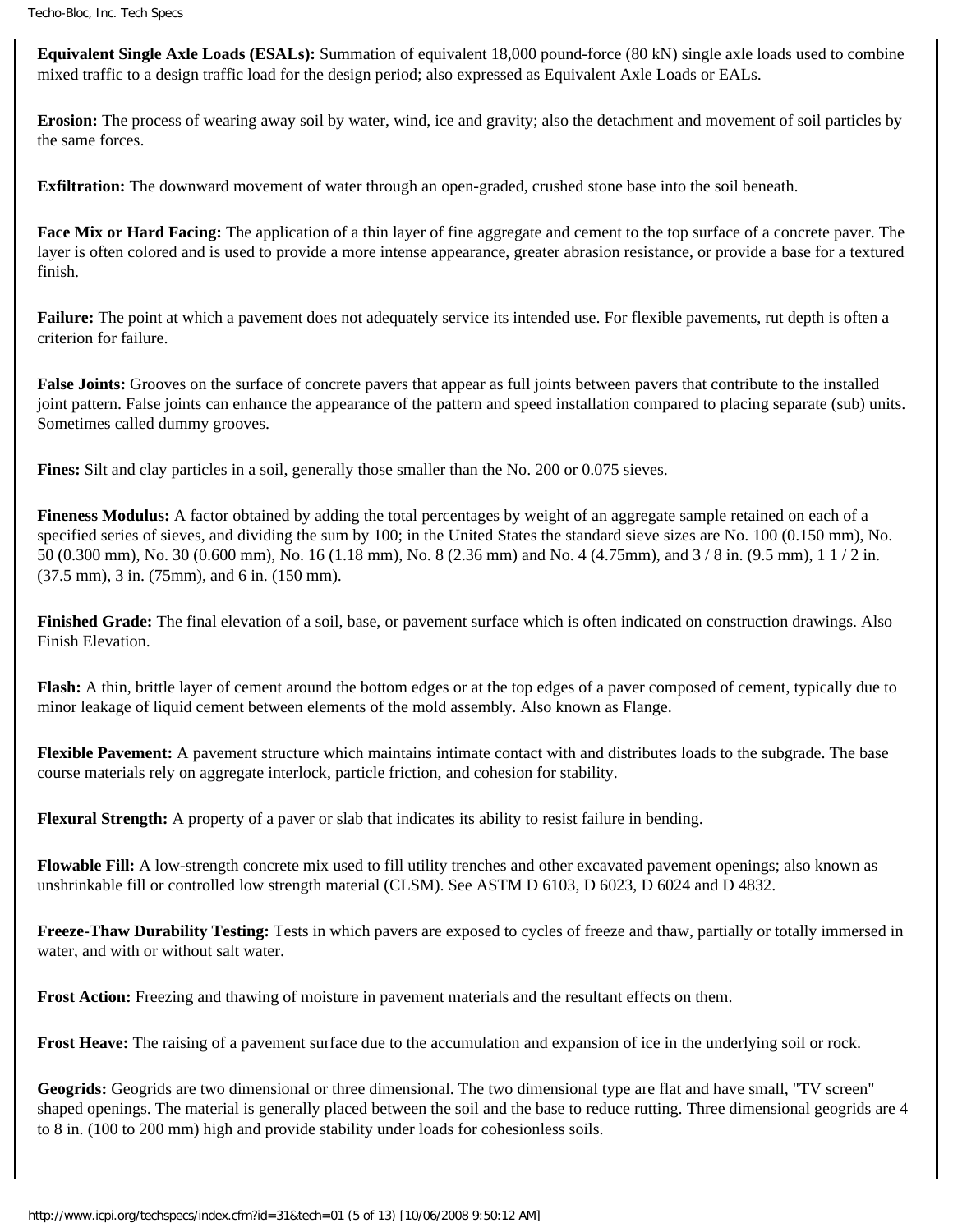**Geotextiles:** Woven or non-woven fabrics made from plastic fibers used for separation, reinforcement, or drainage between pavement layers.

**Gradation:** Soil, sand or aggregate base distributed by mass in specified particle-size ranges. Gradation is typically expressed in percent of mass of sample passing a range of sieve sizes. See ASTM C 136.

**Grade:** (noun) The slope of finished surface of an excavated area, base, or pavement usually expressed in percent; (verb) to finish the surface of same by hand or with mechanized equipment.

Gravel: Rounded or semi-rounded particles of rock that will pass a 3 in. (75 mm) and be retained on a No. 4 (4.75 mm) U.S. standard sieve which naturally occurs in streambeds or riverbanks that have been smoothed by the action of water. A type of soil as defined by the Unified Soil Classification System having particle sizes ranging from the No. 4 (4. 75 mm) sieve size and larger.

**Half Stone:** A half of a paver.

**Hard Edges:** A field of pavers that is restrained against a visible edge restraint or curb, thus visually reinforcing the edge of pavement.

**Herringbone Pattern:** A pattern where joints are no longer than the length of 1 1/2 pavers. Herringbone patterns can be 45° or 90° depending on the orientation of the joints with respect to the direction of the traffic.

**Hotspot:** A land use that generates highly contaminated runoff with concentrations higher than those typical to stormwater.

**Human Scale:** Using paver sizes, patterns, colors and textures next to large buildings or open areas with the intent of reducing the user perception of being overwhelmed by the large scale of these spaces.

**Hydrological Soil Group:** The soils classification system developed by the U.S. Soil Conservation Service, now the Natural Resources Conservation Service that categorizes soils into four groups, A through D, based on runoff potential. A soils have high permeability and low runoff whereas D soils have low permeability and high runoff.

**Impervious Cover:** Surfaces that do not allow rainfall to infiltrate into the soil such as pavements, roofs, sidewalks, driveways, etc.

**Infiltration Rate:** The rate at which water moves through a soil tested in the field. Measured in inches per hour or meters per second. See ASTM D 3385 and 5093 and compare to Permeability.

**Interlock:** Frictional forces between paving units that prevent them from rotating, or moving horizontally or vertically in relation to each other; also defined as the inability of a concrete paver to move independently of its neighbors. The friction forces enable load transfer among the paving units. The three kinds of load transfer are vertical interlock, horizontal interlock and rotational interlock. Vertical interlock is achieved by shear transfer of loads to surrounding units through sand in the joints. Horizontal interlock is primarily achieved through the use of laying patterns that disperse forces from braking and accelerating vehicles. The most effective laying patterns for maintaining horizontal interlock are herringbone patterns. Rotational interlock is maintained by the pavers being of sufficient thickness, placed closely together, and being restrained by a stationary edge such as a curb.

**Interlocking Concrete Pavement:** A system of paving consisting of discrete, hand-sized paving units with either rectangular or dentated shapes manufactured from concrete. Either type of shape is placed in an interlocking pattern, compacted into coarse bedding sand, the joints filled with sand and compacted again to start interlock. The paving units and bedding sand are placed over an unbound or bound aggregate layer. Also called concrete block pavement.

**Joint:** The space between concrete paving units typically filled with sand.

**Joint Filling Sand:** Sand used to fill spaces between concrete pavers.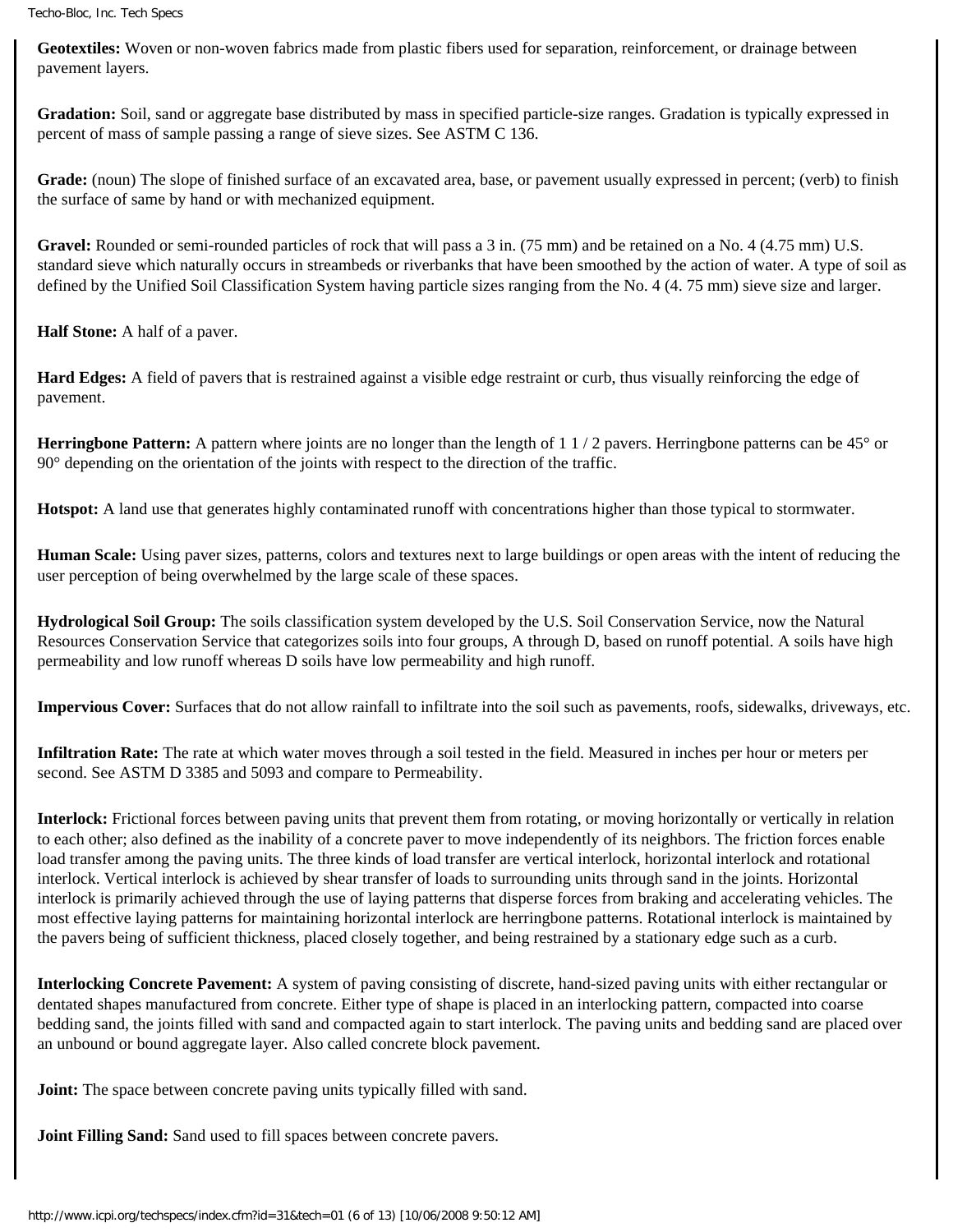**Joint Sand Gap:** The vertical distance between the bottom of the chamfer on a paver and the top of the sand in the joint.

**Joint Sand Stabilizer:** Liquid penetrating or dry mix applied or materials that provide early stabilization of joint sand, reduces its permeability, sand loss and helps prevent weeds. See Dry Mix Joint Sand Stabilizer and Liquid Penetrating Joint Sand Stabilizer.

**Joint Sand:** Sand swept into the openings between the pavers.

**Joint or Joint Spacing:** The distance between the sides of the pavers not including the spacers that is typically filled with joint sand.

**Karst Geology:** Regions of the earth underlain by carbonate rock typically with sinkholes and/or limestone caverns.

**K-pattern:** A paving pattern with one square unit surrounded by rectangular units. Sometimes called an I-pattern.

**Layer Coefficient:** From the AASHTO pavement design procedure; a dimensionless number that expresses the material strength per inch (25 mm) of thickness of a pavement layer (surface, base, or sub-base). Example: The layer coefficient of 3 1 / 8 in. (80 mm) thick pavers and 1 in. (25 mm) bedding sand is 0.44 per in. (25 mm), therefore, the Structural Number (SN) = 4 1/8 x 0.44 = 1.82.

**Layer or Cluster:** A group of pavers manufactured in a laying pattern, generally placed by mechanical equipment.

Laying Face: The exposed, vertical face of a row of pavers on bedding sand; the working edge of the pavement where the laying of pavers occurs.

**Laying Pattern:** The sequence of placing pavers where the installed units create a repetitive geometry. Laying patterns may be selected for their visual or structural benefits.

Lean Concrete: Concrete of low-cement content used as a structural base material or as flowable fill in utility trenches.

**Life-cycle Cost Analysis:** A method of calculating all costs anticipated over the life of the pavement including construction costs. Discounted cash-flow methods are generally used, typically with calculation of present worth and annualized cost. Factors that influence the results include the initial costs, assumptions about maintenance and periodic rehabilitation, pavement user and delay costs, salvage value, inflation, discount rate, and the analysis period. A sensitivity analysis is often performed to determine which variables have the most influence on costs.

**Lift:** A layer of spread or compacted soil fill or aggregate. The rated compacted soil depth achieved by compaction equipment.

**Lippage:** The difference in vertical distance between the surface of one paving unit and an adjacent unit. An excessive amount of lippage is sometimes called fish scale.

**Liquid Penetrating Joint Sand Stabilizer:** Polymer liquid spread over the surface of pavers and allowed to penetrate the joint sand. After curing, the material stabilizes the joint sand, reduces its permeability, sand loss and helps prevent weeds.

**Macro Texture:** The deviations of a pavement surface from a true planar surface with dimensions generally 0.5 mm or greater or those that no longer affect tire-pavement interaction.

**Markers:** The use of concrete pavers with different colors, textures or shapes to mark underground utilities, traffic direction, parking stalls, lanes, pedestrian/vehicular areas, etc.

**Mechanical Installation:** The use of machines to lift and place layers of pavers on screeded sand in their final laying pattern. It is used to increase the rate of paving.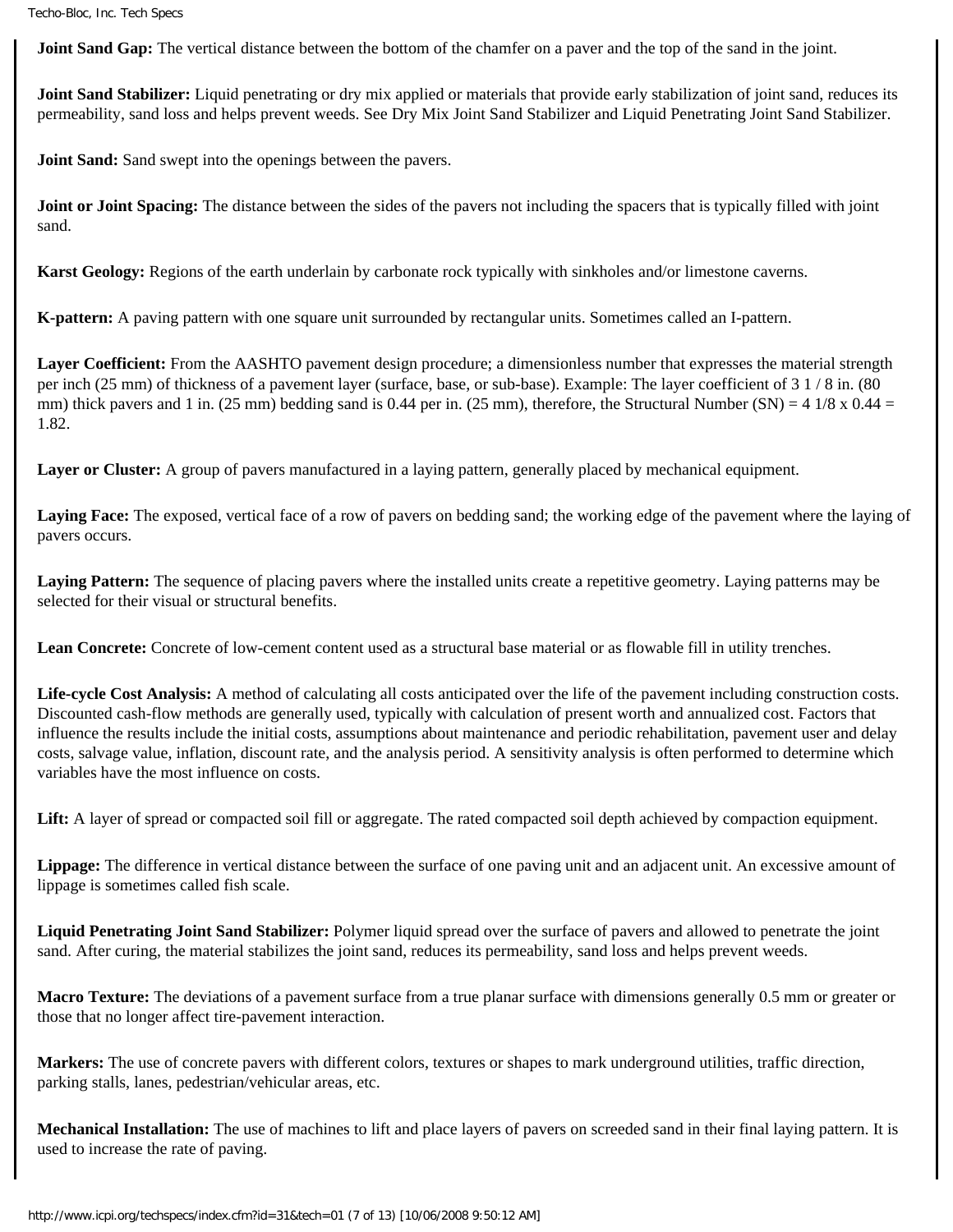**Mechanistic Design:** Elastic analysis of structural response of applied loads through modeling of stresses and strains in a pavement structure.

**Micro Texture:** The deviations of a pavement surface from a true planar surface with dimensions generally less than 0.5 mm.

**Modified Proctor Test:** A variation of the Standard Proctor Test used in compaction testing which measures the density-moisture relationship under a higher compaction effort. See ASTM D 1557.

**Modulus of Elasticity or Elastic Modulus:** The ratio of stress to strain for a material under given loading conditions.

**Moisture Content:** The percentage by weight of water contained in the pore space of soil, sand or base, with respect to the weight of the solid material.

**Mortar:** A mixture of cement paste and fine aggregate (sand).

**Mortar Sand:** Sand used in mortar that typically conforms to ASTM C 144 or CSA A179.

**Mosaics:** Pavers used as pictorial maps, murals, or geometric patterns as a landmark, to emphasize an area, or suggest movement.

**Multi-Colored Paver (Color Blend):** A paver with two or more colors. The appearance is usually variegated.

**Multi-layer Machine:** A machine that manufacturers concrete paving units one layer at a time and places each layer consisting of a number of units on top of each other to form a cube that is allowed to cure prior to packaging for delivery to the site.

**National Pollutant Discharge Elimination System (NPDES):** A broad regulatory program that seeks to control water pollution by regulating point (sewage discharge) and non-point (runoff discharge) into streams, lakes and bays of the United States. The federal program is implemented at the state and local level via water pollution control plans and a permit system for sewage discharge, as well as runoff from construction sites, urban areas and farmland.

**Nuclear Density Testing:** The use of a nuclear density gauge to accurately and quickly assess the density and moisture content of soils and dense-graded aggregate in the field. The machine uses a probe inserted into the soil or base that emits very low intensity radiation. See ASTM D 2922.

**Observation Well:** A perforated pipe inserted vertically into an opengraded base to monitor infiltrate rate of water into the underlying soil.

**One/One Hundred Year Storm:** A rainfall event that occurs at least once a year and has a 100% chance of occurring within a given year/an event that occurs once in 100 years or has a 1% chance of occurring within a given year.

**Open-graded Aggregate Base:** A compacted crushed stone (granular) base whose gradation has relatively large spaces between the particles. It can be used as a drainage course in base design, or as a medium for storing stormwater in permeable pavements.

**Optimum Moisture Content:** The water content at which a soil can be compacted to a maximum dry unit weight by a given compactive effort.

**Organic Impurities:** Peat, roots, topsoil or decomposing materials in soil, sand or aggregate.

**Organic Soil:** Spongy, compressible soils usually consisting of peat humus or vegetative matter that have undesirable construction characteristics.

**Outlet:** The point at which water is discharged from an open-graded base through pipes into a storm sewer or watercourse.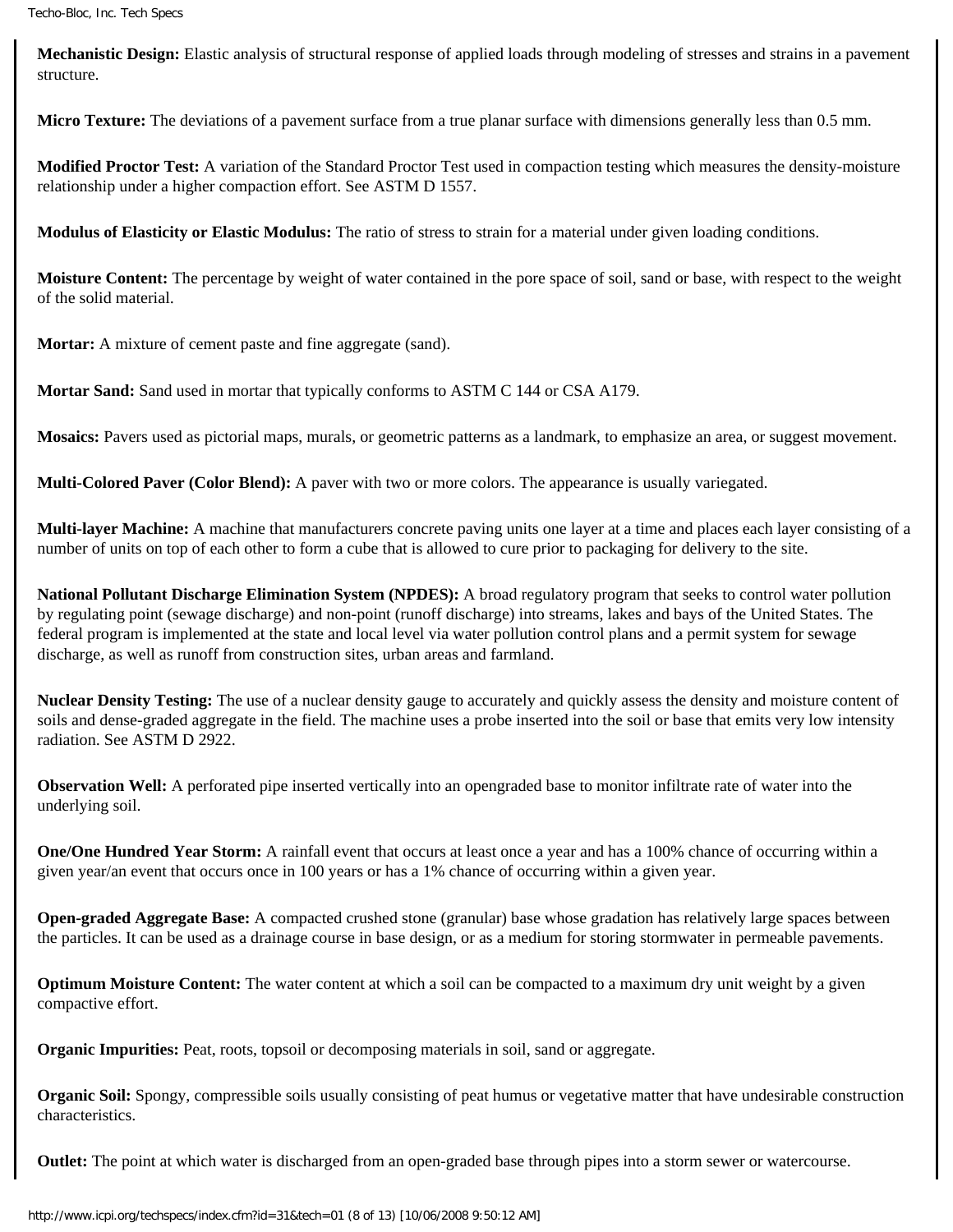Pavement Performance: The trend of service ability under repetitive loads.

**Pavement Rehabilitation:** Work undertaken to extend the service life of an existing pavement. This includes placement of additional surfacing material and/or other work necessary to return an existing roadway to a condition of structural or functional adequacy. This could include the complete removal and replacement of the pavement structure.

**Pavement Structure:** A combination of subbase, base course, and surface course placed on a subgrade to support traffic loads and distribute it to the roadbed.

**Paver Extractor:** A tool used to grab a paver and remove it from the laying pattern.

**Paving Slab (or Flag):** A paving unit with a surface area over 100 in. 2 (0.065 m 2) and with maximum length and width dimensions of 36 in. by 36 in. (915 mm x 915 mm). Its overall length to thickness ratio is greater than 4. Paving slabs do not rely on interlock as the principal means of load distribution.

**Paver Splitter:** A hand operated machine, sometimes hydraulically assisted, for cutting concrete pavers; also called a guillotine splitter.

**Peak Discharge Rate:** The maximum instantaneous flow from a detention or retention pond, open-graded base, pavement surface, storm sewer, stream or river; usually related to a specific storm event.

**Performance:** The total number of vehicle or ESAL applications withstood by a pavement before it reaches failure, rehabilitation, or a lower level of serviceability.

**Performance Period:** The period of time that an initially constructed or rehabilitated pavement structure will last (perform) before reaching its terminal serviceability. This is also referred to as the design period or life, expressed in years. Twenty years is normally used in North America.

**Permeability:** Measured in the laboratory, the rate of water movement through a soil column under saturated conditions, usually expressed as k in calculations per specific ASTM or AASHTO tests, and typically expressed in inches per hour or meters per second. See ASTM D 2434. Compare to Infiltration.

**Permeable Interlocking Concrete Pavement:** Concrete pavers with wide joints (l0 mm to 30 mm) or a pattern that creates openings in which rainfall and runoff can infiltrate. The openings are typically filled with aggregate and occasionally with topsoil and grass. The pavers are typically placed on an open-graded aggregate base which filters, stores, infiltrates, and/or drains runoff.

**Pervious or Permeable Surfaces/Cover:** Surfaces that allow the infiltration of rainfall such as vegetated areas.

**Plan Ratio:** The overall length of a paver divided by its width. Compare to Aspect Ratio.

**Plastic Limit:** (1) The water content corresponding to an arbitrary limit between the plastic and the semisolid states of consistency of a soil. (2) Water content at which a soil will just begin to crumble when rolled into a thread approximately  $1/8$  in. (3.2 mm) in diameter.

**Plate Compactor:** Also known as a plate vibrator, which is used to compact pavers into bedding sand in order to promote interlock among the individual units.

**Poisson's Ratio:** The ratio of transverse (lateral) strain to the corresponding axial (longitudinal) strain resulting from uniformly distributed axial stress below the proportional limit of the material; the value will average about 0.2 for concrete.

**Porosity:** The volume of voids in an open-graded base divided by the total volume of the base.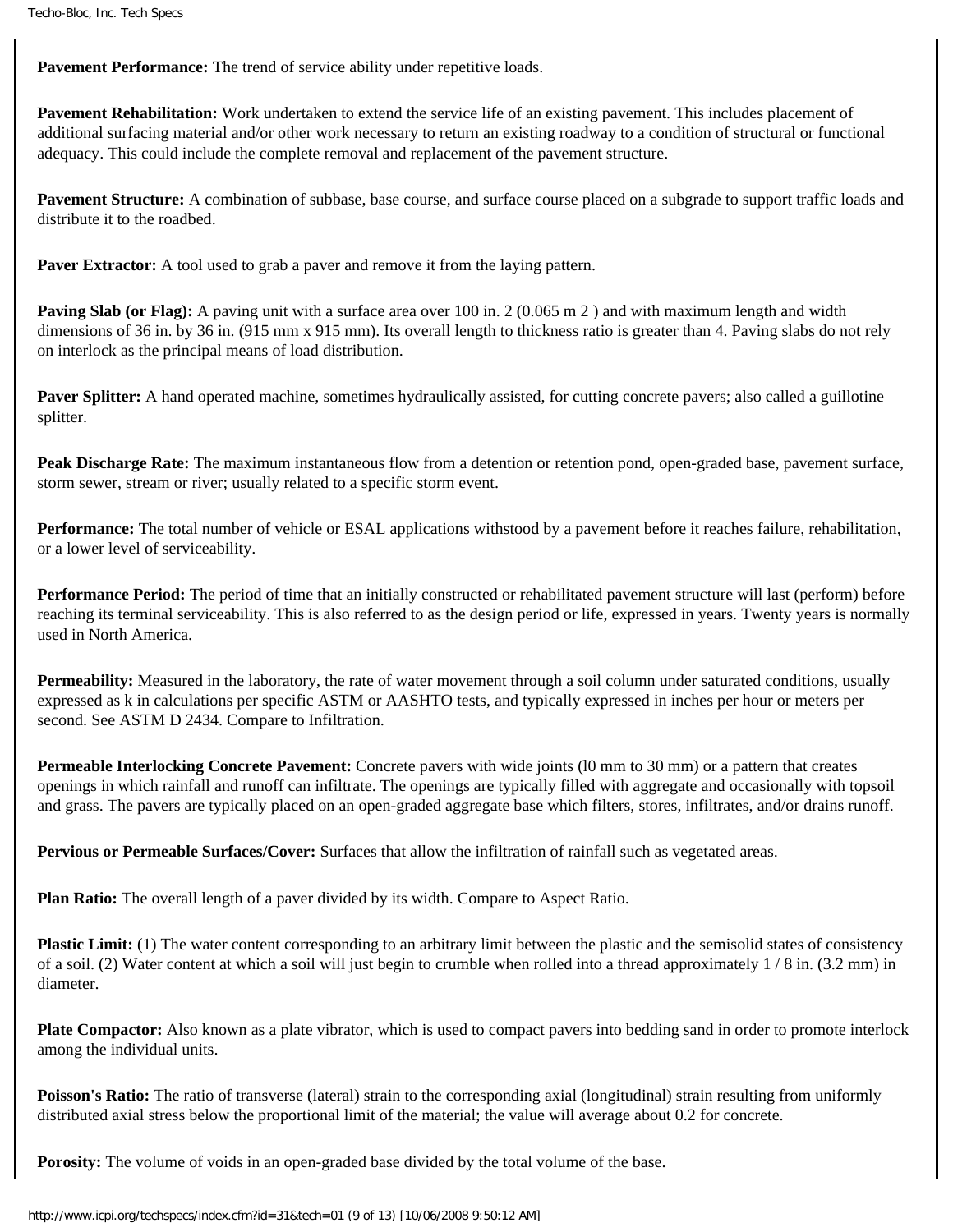**Pozzolanic Materials:** Fly ash, pozzolan, silica fume, or blast furnace slag used as substitutes for cement. They are generally used in the concrete mix to increase density and durability of concrete pavers.

**Prepared Roadbed:** In-place roadbed soils compacted or stabilized according to provisions of applicable specifications.

**Present Serviceability Index (PSI):** A rating, usually between 0 (completely non-functional) and 5 (new/perfect) that generalizes several measurements of the condition of pavement. It is a convenient method of rating the overall condition and usefulness of a pavement over time and is from AASHTO pavement design methods.

**Pre-treatment:** BMPs that provide storage and filtering of pollutants before they enter another BMP for additional filtering, settling, and/or processing of stormwater pollutants.

**Proctor Compaction Test:** A test which measures the relationship of soil density with respect to soil moisture content under a standard compaction effort. This test identifies the maximum density obtainable at optimum moisture content. See ASTM D 698.

**Progressive Stiffening:** The tendency of pavements to stiffen over time. Interlocking concrete pavement stiffens as it receives increasing traffic loads thereby offering increased structural contribution structure; also referred to as "lock-up."

**Pumping:** The ejection of saturated bedding and joint sand, through joints or cracks or along edges of pavers when a load is applied.

**Reflecting:** Using pavers to mirror geometric patterns, shapes, colors or textures in the surrounding site.

**Retention Pond:** A body of water that collects runoff and stays full permanently. Runoff flowing into the body of water that exceeds its storage capacity is released into a storm sewer or watercourse.

**Running Bond Course:** A paver course or two where lengths abut against the edge restraint. Also known as a "sailor course."

**Running or Stretcher Bond:** A laying pattern with continuous joint lines in one direction and four pavers are staggered from one row to the next.

**Rutting:** Permanent deformation from repetitive traffic loading that exceeds the ability of the pavement structure to maintain its original profile.

**Sand:** Granular material passing the  $3/8$  in. (5 mm) and retained on the No. 200 (0.075 mm) sieve, made from the natural erosion of rocks, and consisting of subangular or rounded particles. Sands made by crushing of coarse aggregates are called manufactured sands.

**Sand Spreaders:** Broomed attachments to motorized equipment used to efficiently spread joint sand across the surface of segmental concrete pavements.

**Screed Board or Strike Board:** A rigid, straight piece of wood or metal used to level bedding sand to proper grade by pulling across guides or rails set on the base course or edge restraints.

**Screed Guides or Bars:** Grade strips such as pipe that will guide the screed in producing the desired elevation of the bedding sand.

**Screenings:** A residual product not suitable for bedding sand. It is a by-product from the crushing of rock, boulders, cobble, gravel, blastfurnace slag or concrete. Most of the aggregate passes the No. 4 (4.75 mm) sieve; typically limestone or granite.

**Sealer:** A material usually applied as a liquid that is used to waterproof, enhance color, and in some cases reduce abrasion of interlocking concrete pavements.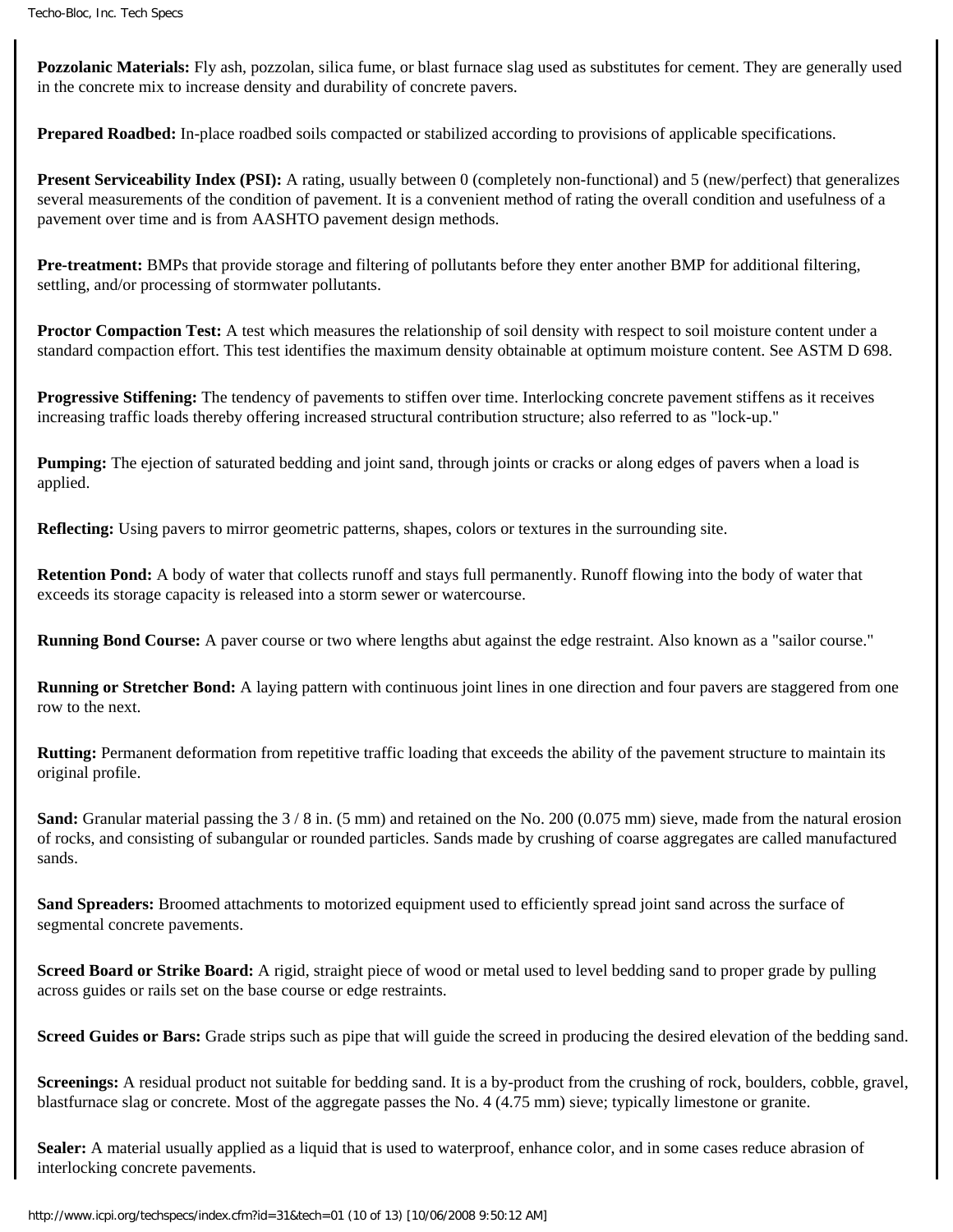**Sediment:** Soils transported and deposited by water, wind, ice or gravity.

**Segmental Pavement:** A pavement whose surface consists of discrete units typically made of concrete, clay, or stone.

**Shrinkage:** The reduction in volume in soil when moisture content is reduced.

**Silt:** Soil finer than 0.02 mm and coarser than 0.002 mm (0.5 mm and 0.005 mm in some cases).

**Single-layer Machine:** A machine that manufactures concrete paving units one layer at a time and places each layer consisting of a number of units on individual boards or pallets to cure prior to packaging into cubes for delivery to the site.

**Skid Resistance:** A measure of the frictional characteristics of a surface with respect to tires.

**Slip Resistance:** Resistance against pedestrian slipping; defined as the ratio of a minimum tangential force necessary to initiate sliding of a pedestrian's shoe or related device over a surface. Non-mobility impaired persons require minimum coefficient of friction values ranging from 0.2-0.3. Wheelchair users require friction values ranging from 0.5-0.7. Crutch users and those with artificial limbs require values from 0.7 to 1.0. Clean concrete pavers generally have values exceeding 0.7.

**Slump:** A measure of consistency and water content of freshly mixed concrete. Slump is the subsidence measured from a specimen immediately after removal of a cone shaped mold. See ASTM C 143. Unlike ready-mixed concrete, pavers are zero slump concrete because of low water content. They are not tested for slump.

**Soft Edges:** A field of pavers with no visible edge restraint that meets grass or other vegetation, thus giving a soft appearance to the edge.

**Soil Separation Fabric:** A layer of fabric typically placed between the subgrade and the base to reduce rutting, also called a geotextile.

Soil Stabilization: Chemical or mechanical treatment designed to increase or maintain the stability of a mass of soil or otherwise to improve its engineering properties. Lime, fly ash or cement are typical chemical stabilization materials. Geotextiles and geogrids are typical mechanical materials for soil stabilization.

**Soldier Course:** A paver course where widths abut against the edge restraint.

**Solid Color Paver:** A paver with one color created by adding iron oxide, metal oxide, or other mixed metal oxide pigment to the concrete mix.

**Spacer Bars, Spacers or Nibs:** Small protrusions on each side of the paver (typically 1.5 to 2 mm) that maintain a minimum space so sand can fill into the joints. Spacer bars help prevent edge chipping and spalling. Some spacer bars stop short of the top surface, and are known as "blind spacers." They cannot be seen once the pavers have been installed.

**Spall:** A fragment, usually in the shape of a flake, detached from the edge or surface of a paver by a blow or sudden force, the action of weather, or pressure from adjacent pavers.

**Stabilized Base:** An aggregate base with cement, asphalt or other material added to increase its structural capacity. The soil subgrade can be stabilized with cement, lime, fly ash or other materials.

**Stack Bond:** A laying pattern in which the joints in both directions are continuous.

**Standing Screed:** Aluminum screed with handles allowing one person to pull it across bedding sand while standing (compared to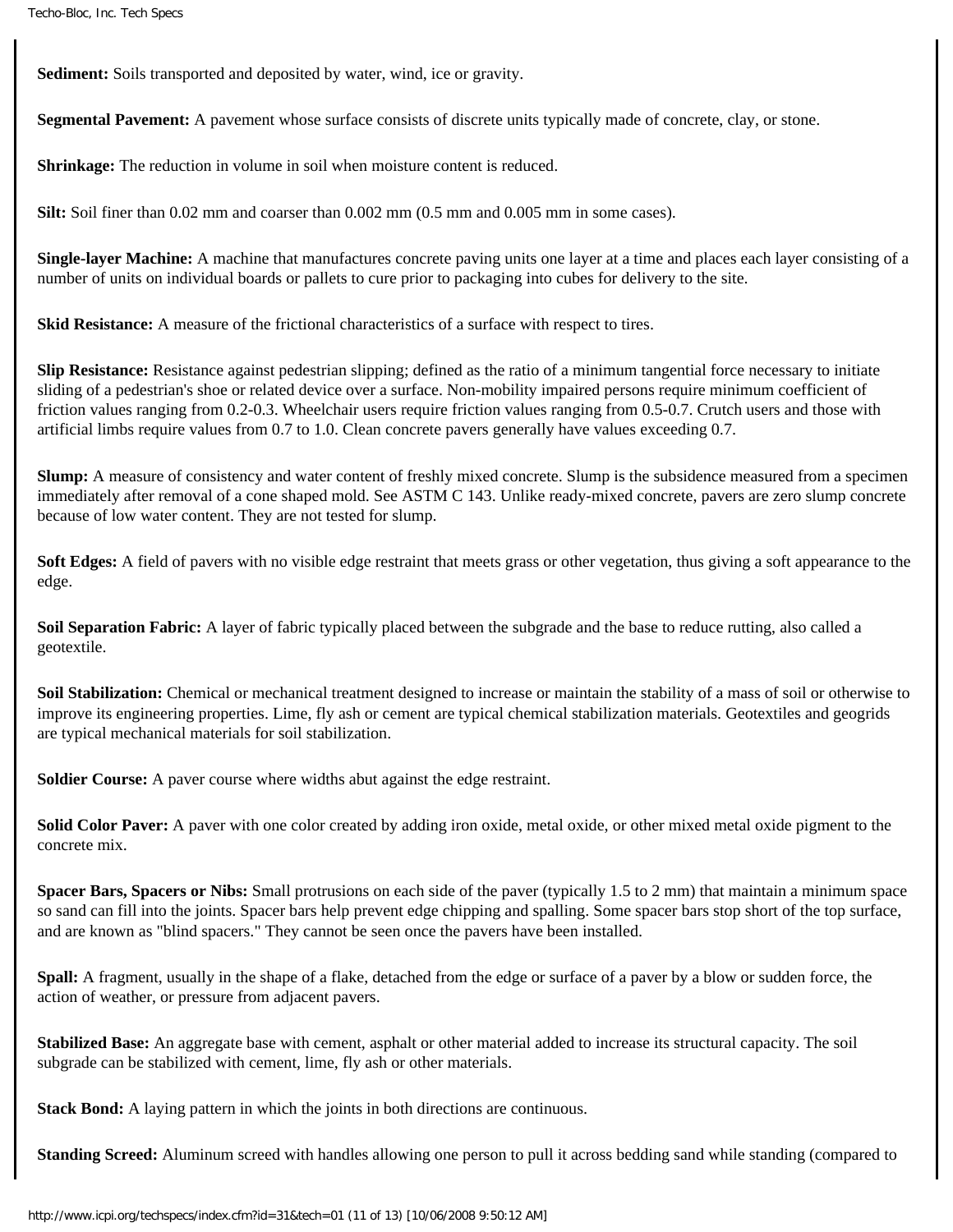kneeling while screeding).

**Storm Water Pollution Prevention Plans (SWPPP):** A principal requirement of stormwater permits issued under NPDES that identifies all potential sources of pollution which may reasonably be expected to affect the quality of storm water discharges from the construction site. A SWPPP also describes practices to be used to reduce pollutants in storm water discharges from the construction site and assures compliance with the terms and conditions of the construction permit. SWPPP requirements vary from state to state. (from Construction Industry Compliance Assistance Center)

**Strain:** The change in length per unit of length in a given direction.

**Stress:** The force per unit area.

**Structural Number (SN):** The basis of the flexible pavement design method developed by the AASHTO. It is a dimensionless number expressing the relative strength of a pavement structure. The SN is calculated from an analysis of traffic, roadbed soil conditions, and environment. The SN equals the sum of layer coefficients, with each coefficient quantifying the material strength and thickness of each pavement layer.

**Sub-base:** The layer or layers of specified or selected material of designed thickness placed on a subgrade to support a base course. Aggregate sub-bases are typically made of stone pieces larger than that in bases.

**Subgrade:** The soil upon which the pavement structure and shoulders are constructed.

**Sustainable Development:** Development (including pavement) that meets the needs of the present without compromising the ability of future generations to meet their own needs.

**Tactile Pavers:** A paver detectable by sight impaired persons due to change in color or texture from surrounding surfaces. Changes in texture are achieved with detectable warnings.

**Tensile Strength:** Maximum unit stress which a paver is capable of resisting under axial tensile loading, based on the crosssectional area of the specimen before loading.

**Textured or Architectural Finish:** Paver surfaces altered by the manufacturing mold or mechanical means, such as shot blasting, bush hammering, tumbling, grinding, polishing, flame treating, or washing. The purpose of such treatments is often to simulate the appearance of stone.

**Time of Concentration:** The time required for water to follow from the most remote point of a watershed or catchment to an outlet.

**Topsoil:** Surface soil, usually containing organic matter.

**Urban Heat Island:** An urban area that, due to denuded landscape, impermeable surfaces, surfaces with low albedo, massive buildings, heat generating cars and machines, and pollutants, is measurably hotter than surrounding rural areas.

**Void Ratio:** The volume of voids around the aggregate in an open-graded base divided by the volume of solids.

**Water-Cement Ratio:** The weight of water divided by the weight of cement in a concrete mixture. Concrete pavers typically have a water-cement ratio of 0.27 to 0.33, lower than ordinary concrete, which contributes to strength and durability.

**Wearing course:** Pavement surfacing consisting of segmental concrete pavements and joint sand on a sand bedding layer.

**Wearing surface:** The top surface that contacts traffic.